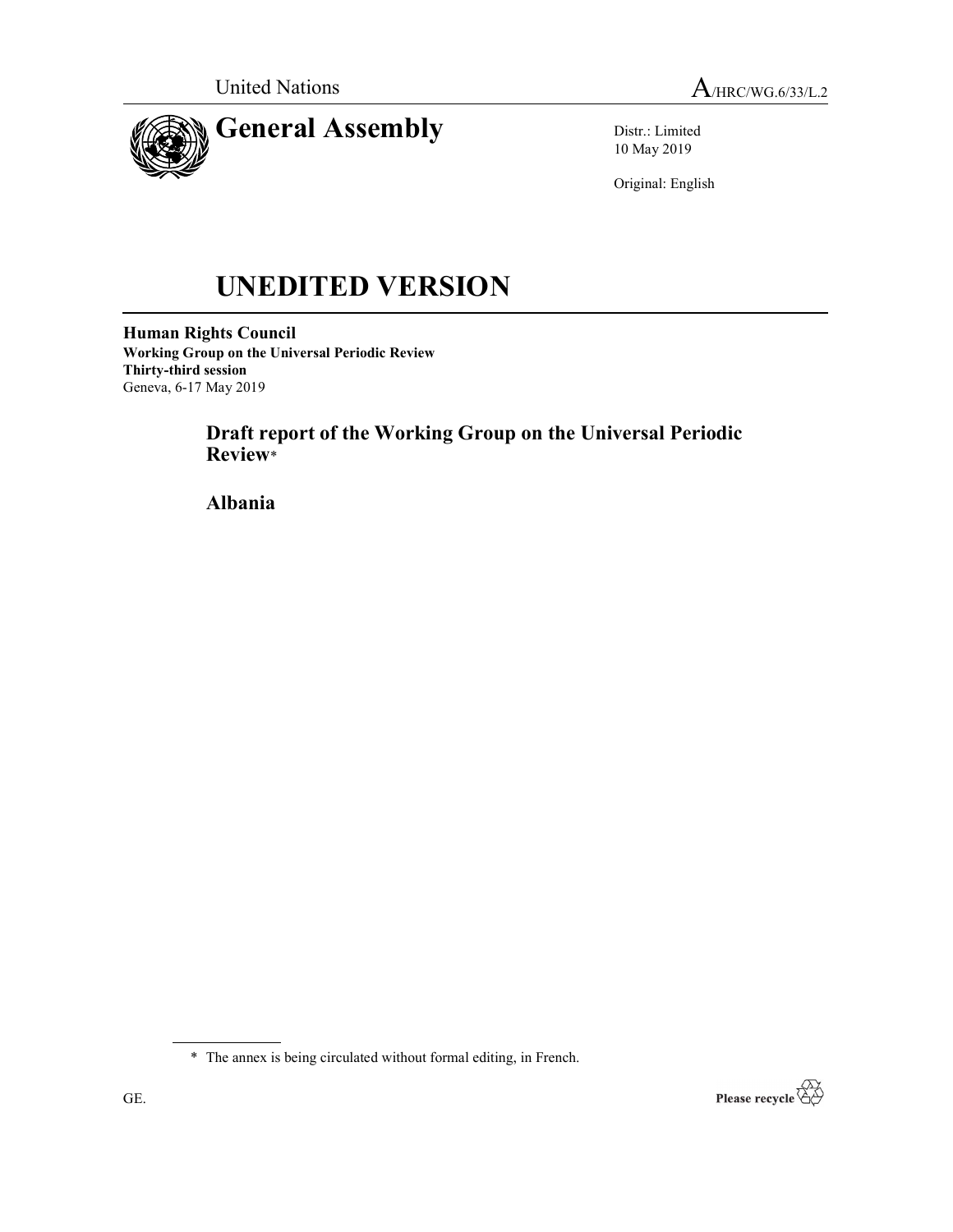## Introduction

1. The Working Group on the Universal Periodic Review, established in accordance with Human Rights Council resolution 5/1, held its thirty-third session from 6 to 17 May 2019. The review of Albania was held at the 2nd meeting, on 6 May 2019. The delegation of Albania was headed by Deputy Minister for Europe and Foreign Affairs, Ms. Artemis Dralo. At its 10th meeting, held on 10 May 2019, the Working Group adopted the report on Albania.

2. On 15 January 2019, the Human Rights Council selected the following group of rapporteurs (troika) to facilitate the review of Albania: Czechia, Philippines and Senegal.

3. In accordance with paragraph 15 of the annex to Human Rights Council resolution 5/1 and paragraph 5 of the annex to Council resolution 16/21, the following documents were issued for the review of Albania:

 (a) A national report submitted/written presentation made in accordance with paragraph 15 (a) (A/HRC/WG.6/33/ALB/1);

A compilation prepared by the Office of the United Nations High Commissioner for Human Rights (OHCHR) in accordance with paragraph 15 (b) (A/HRC/WG.6/33/ALB/2);

 (c) A summary prepared by OHCHR in accordance with paragraph 15 (c) (A/HRC/WG.6/33/ALB/3).

4. A list of questions prepared in advance by Belgium, Germany, Greece, Portugal, on behalf of Group of Friends on national implementation, reporting and follow-up, Slovenia, Spain, Sweden, the United Kingdom of Great Britain and Northern Ireland and the United States of America was transmitted to Albania through the troika. These questions are available on the website of the universal periodic review.

## I. Summary of the proceedings of the review process

[To be completed by 24 May 2019]

#### A. Presentation by the State under review

#### B. Interactive dialogue and responses by the State under review

5. During the interactive dialogue, 66 delegations made statements. Recommendations made during the dialogue are to be found in section II of the present report.

### II. Conclusions and/or recommendations

6. The following recommendations will be examined by Albania, which will provide responses in due time, but no later than the forty-second session of the Human Rights Council.

6.1 Ratify the Indigenous and Tribal Peoples Convention No. 169 of the International Labour Organisation (Denmark);

6.2 Ratify the Optional Protocol to the International Covenant on Economic, Social and Cultural Rights (Portugal);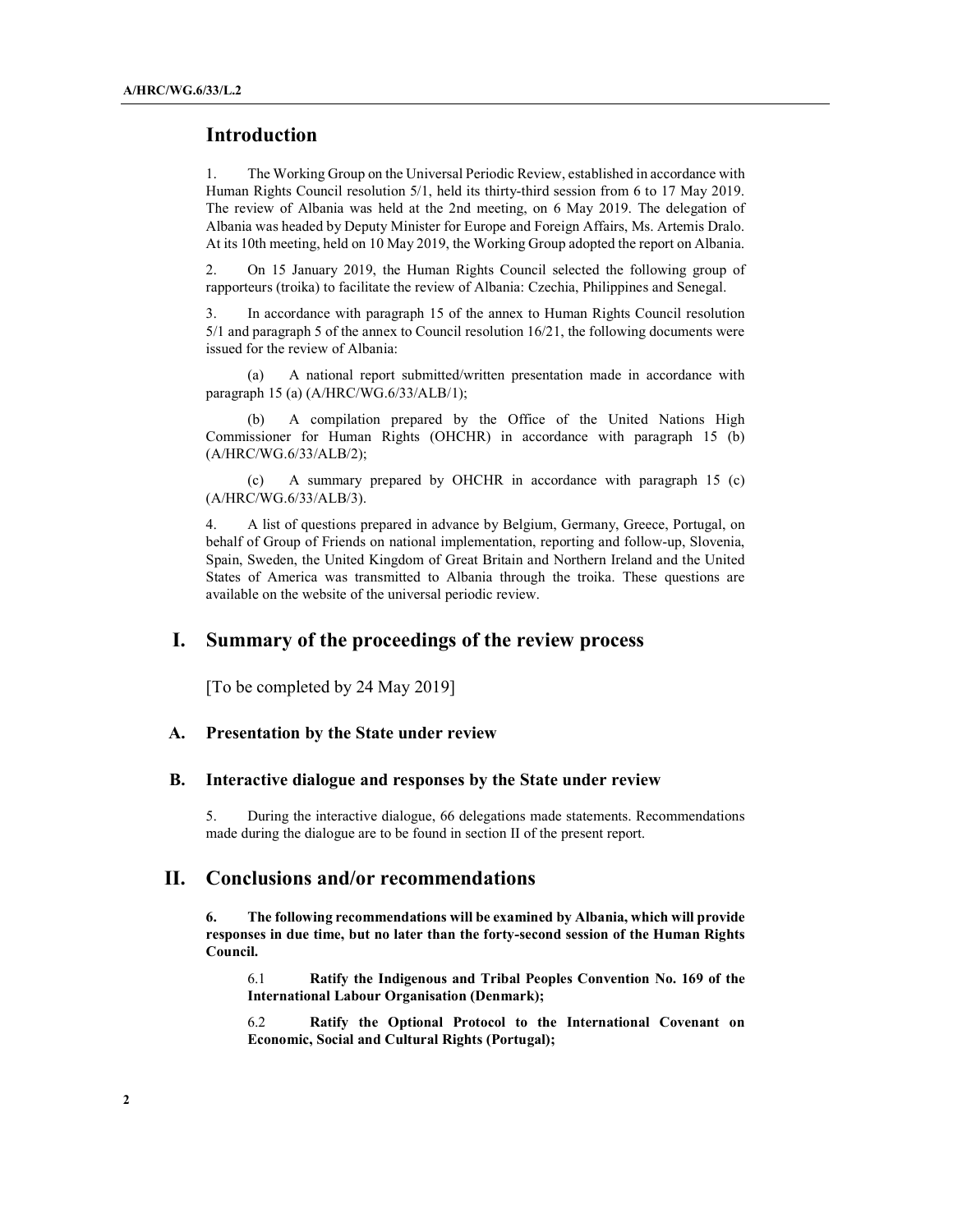6.3 Sign and ratify the Treaty on the Prohibition of Nuclear Weapons (Senegal);

6.4 Adhere to the Optional Protocol to the Convention on the Rights of Persons with Disabilities, and adopt the necessary measures for its correct and comprehensive implementation (Spain);

6.5 Adopt an open, merit-based process when selecting national candidates for UN Treaty Body elections (United Kingdom of Great Britain and Northern Ireland);

6.6 Increase budget allocations from the central Government to enable the establishment of Ombudsman offices in all regions of the country (Sweden);

6.7 Provide the Office of the People's Advocate with adequate human and financial resources to enable it to deliver on its mandate (Ghana);

6.8 Provide sufficient financial and human resources to the Office of the People's Advocate and guarantee that it is fully independent in its tasks (Mexico);

6.9 Allocate more human and financial resources to the Office of the People's Advocate, as a precondition for effective promotion of the rights of vulnerable groups (Montenegro);

6.10 Increase resources to independent authorities, especially to the Office of the People's Advocate (Greece);

6.11 Increase financial resources to ensure adequate functioning of the independent national human rights institution (Ukraine);

6.12 Continue its efforts to strengthen the role of national human rights mechanisms in Albania (Yemen);

6.13 Continue implementing policy measures on human rights promotion and protection and provide sufficient and appropriate human and financial resources to carry out its action plans (Philippines);

6.14 Continue with the harmonization of national regulations with international obligations in the field of human rights (Qatar);

6.15 Continue its efforts to harmonize national regulations with international obligations in the field of human rights protection (Yemen);

6.16 Continue efforts in the promotion and protection of human rights by strengthening national policies and programmes (Malaysia);

6.17 Take concrete and effective action to eliminate discrimination faced by Roma, Egyptian and other minorities, and ensure access to services, education and employment (Australia);

6.18 Fight discrimination against persons belonging to minorities, including LGBTI persons; accelerate the adoption of legislation on the application of the laws on persons belonging to minorities, persons with disabilities and on free legal aid (France);

6.19 Promote and protect the human rights of LGBTI persons and take measures to combat structural discrimination (Iceland);

6.20 Take effective measures against persisting discrimination of LGBTI persons, ensure non-discriminatory access of LGBTI persons to health services and introduce LGBTI education to school curriculum (Czechia);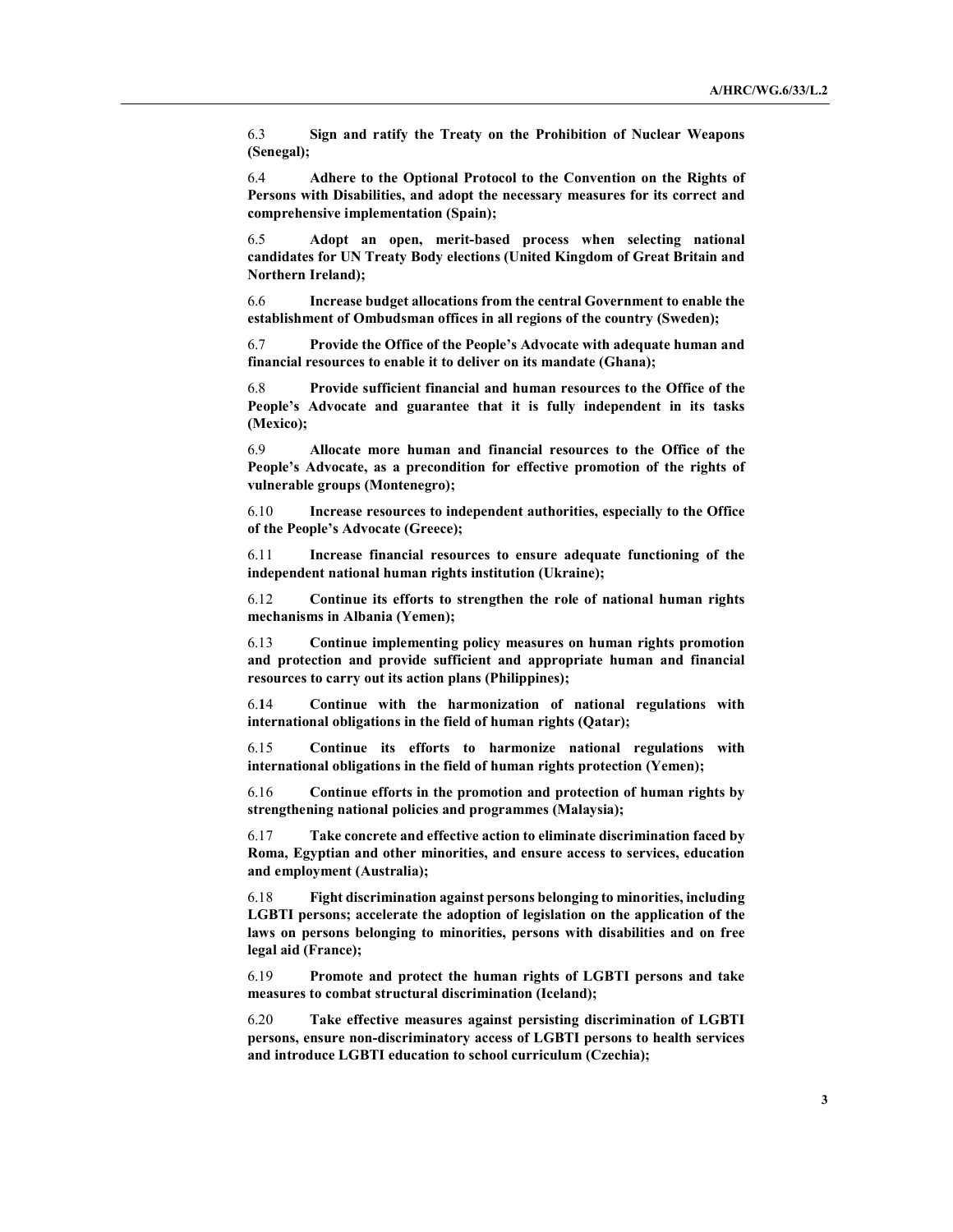6.21 Ensure that LGBTI persons are protected from stigma and discrimination in access to healthcare by, inter alia, introducing trainings on LGBTI rights to all health personnel and awareness-raising campaign on equal access to healthcare (Portugal);

6.22 Amend the Family Law to provide legal recognition for same-sex partnerships and adopt provisions that allow for legal gender recognition of trans individuals (Iceland);

6.23 Intensify efforts to protect lesbian, gay, bisexual, transgender and intersex individuals from acts of violence, discrimination and harassment by fully implementing the National Action Plan for LGBTI Persons 2016-2020 and amending the Family Code to provide legal recognition of same-sex partnerships (Ireland);

6.24 Consider amending the Family Law to provide legal recognition of same-sex partnerships and adopt legal provisions that will allow legal gender recognition to transgender individuals (Malta);

6.25 Reform the Family Law so as to give legal recognition to couples of the same sex, to fight against discrimination and hate crimes based on sexual orientation and gender identity as well as guarantee access to health services for LGBTI persons (Mexico);

6.26 Develop a legal framework that recognizes at least the same-sex civil unions, as well as adopt measures so that gender recognition is based on a selfidentification process and is free from abusive requirements, and likewise prohibit medical intervention on intersex minors when there is no strict medical necessity (Spain);

6.27 Enhance efforts to implement the LGBTI National Action Plan, particularly the review of academic curricula on gender stereotypes and gender identity in line with Sustainable Development Goals 5 and 10 (Netherlands);

6.28 Strengthen its national disaster preparedness plans to ensure that appropriate national and local measures are in place to adapt to changing climate conditions and reduce risks from future disasters (Fiji);

6.29 Take into account the vulnerabilities and needs of women, children, youth, elderly persons, persons with disabilities and indigenous and other marginalised groups in developing policies on climate change and disaster risk management (Fiji);

6.30 Continue to build institutional capacity, data and knowledge to integrate environment and climate considerations more fully into the national regulatory framework and develop new capacities and systems for implementation and compliance monitoring across major sectors (Fiji);

6.31 Incorporate policies to meet relevant Sustainable Development Goals when drawing the new National Strategies (Myanmar);

6.32 Take necessary measures to comply with counter-terrorism resolutions and to prevent recruitment of terrorist combatants in Albania, who travel abroad to join terrorist organizations fighting in other countries (Syrian Arab Republic);

6.33 Comply with international obligation to combat terrorism by stopping the provision of safe haven to Monafeghin-e Khalge Organization (MKO) (Islamic Republic of Iran);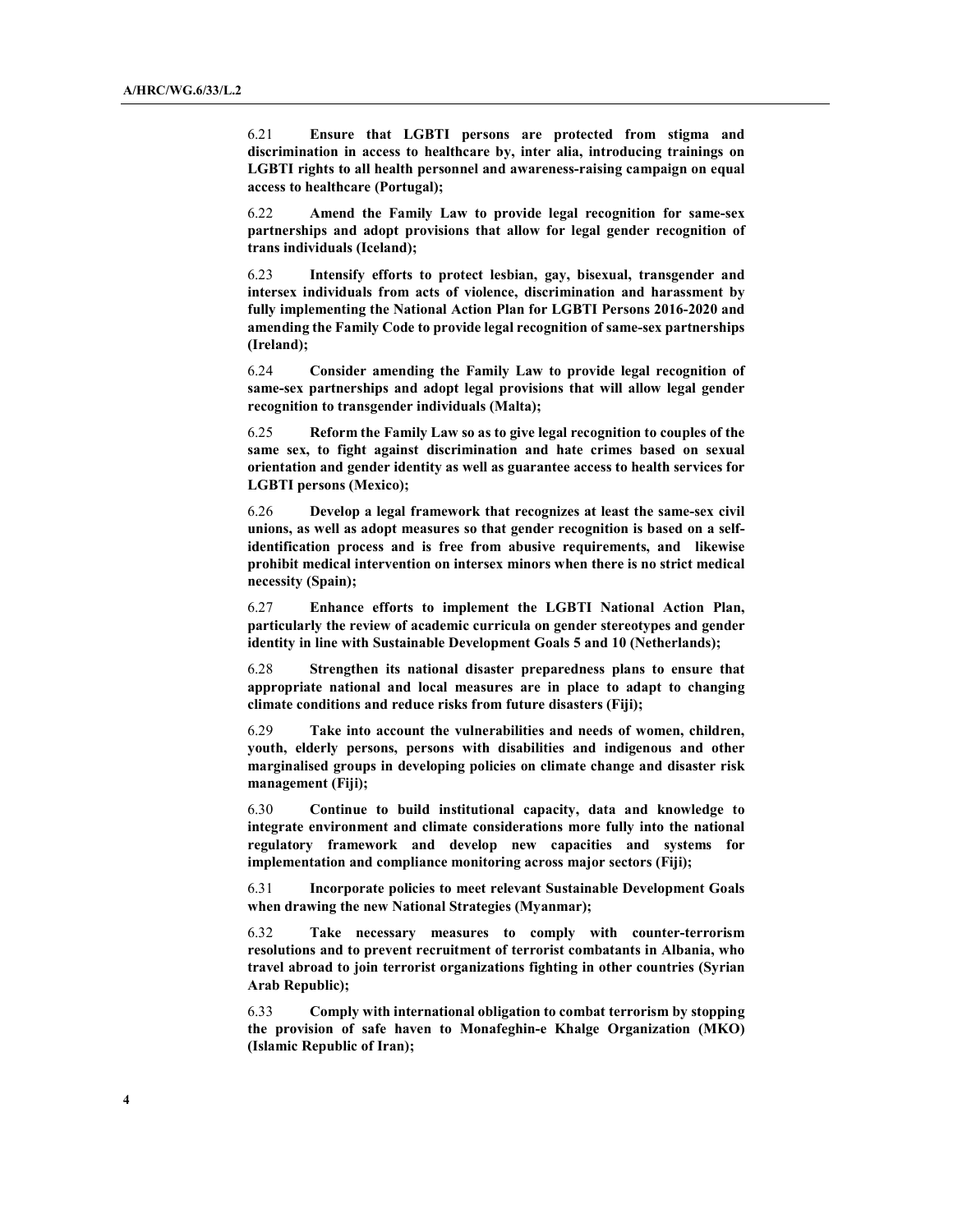6.34 End impunity for acts of terrorism committed by MKO's members and to bring them to justice by either extraditing or prosecuting the culprits (Islamic Republic of Iran);

6.35 Investigate serious and systematic violations of human rights by MKO against its own members, in particular women (Islamic Republic of Iran);

6.36 Take urgent measures to support those who have managed to free themselves from the horrible camps; the defects are under regular harassment and threats and are not allowed to leave Albania (Islamic Republic of Iran);

6.37 Take concrete measures to remedy the grievances of the respectable people of Manez, Durres County, who are inflicted with the scourge of a terrorist cult in their previously peaceful locality (Islamic Republic of Iran);

6.38 Improve prison conditions, particularly overcrowding, and ensure adequate care for prisoners with disabilities and mental health concerns (Australia);

6.39 Improve living conditions, notably at the Zaharia Special Center for Sick Prisoners in Kruja and the Prison Hospital in Tirana, in line with its international obligations, as well as develop rapidly a plan to build a new psychiatric-penitentiary facility (Switzerland);

6.40 Enhance the protection of the human rights of detainees, by ensuring that they have access to decent living conditions, medical care and are not physically mistreated. In this regard, implement a thorough penitentiary reform foreseen in the national report, investigate all allegations of torture or illtreatment, prosecute those responsible and regularly instruct law enforcement officials that any acts of abuse towards arrested individuals are unacceptable and will be punished (Poland);

6.41 Reform the penitentiary system in order to ensure humane conditions of detention in line with international standards (Russian Federation);

6.42 Appropriate sufficient funds to support the Ministry of Interior's vetting system under the law on "Vetting of State Police, Republican Guard and Police Internal Affairs Service" (United States of America);

6.43 Take steps to finally halt blood feud killings and provide women and children affected by this practice with adequate economic aid and social services (Czechia);

6.44 Consider enacting legislation that promotes the elimination of blood feuds and vendettas (Malta);

6.45 Adopt a strategy to fight blood feuds and eliminate the social, cultural and economic factors that support them (Russian Federation);

6.46 Take steps to combat hate speech allegedly perpetrated by public figures, including politicians, and ensure that data regarding prosecutions and convictions are made public to serve as a deterrent to others (Ghana);

6.47 Investigate and sanction cases of racist hate speech or incitement to racial hatred, as well as punish perpetrators of acts of violence and racially motivated hate crimes, including politicians and representatives of the media (Argentina);

6.48 Take legal and administrative measures to prevent and punish hate speech and hate crimes against migrants and the Roma community as well as to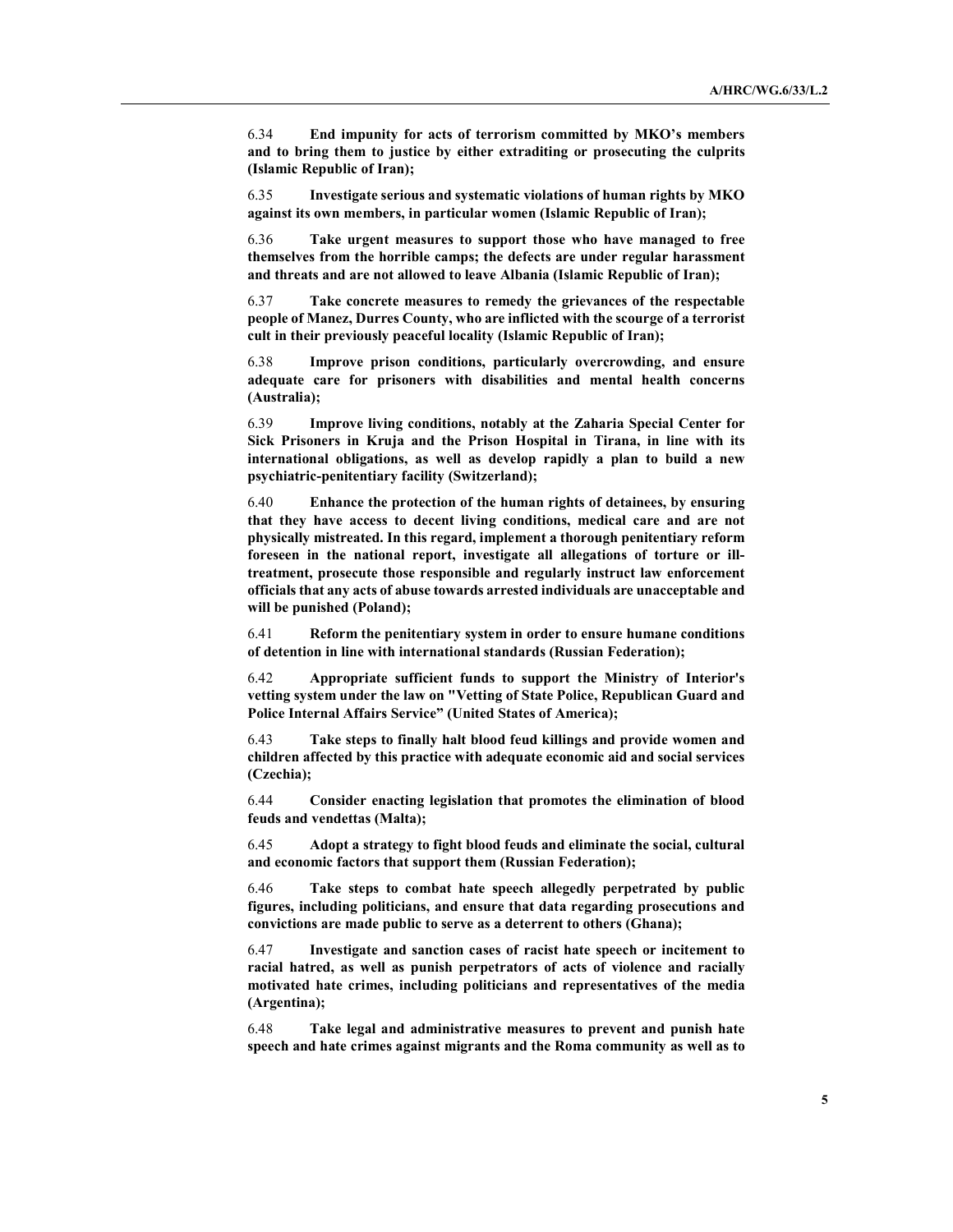guarantee the rights of migrants to health, education, housing and other basic services (Mexico);

6.49 Strengthen policies to combat violent offences and hate crimes based on the sexual orientation and gender identity through establishing more solid links with the civil society and guaranteeing the implementation of legal provisions on hate crimes (Honduras);

6.50 Ensure the protection of the rights of vulnerable groups such as women and children, in particular in the context of digital space (Pakistan);

6.51 Take further steps to combat corruption in the judiciary, law enforcement institutions and all branches of government (Australia);

6.52 Ensure independence of the judiciary system and address corruption at all levels (Cyprus);

6.53 Strengthen efforts to proactively fight corruption in public administration, inter alia, by improving the efficiency and transparency of public service delivery, training civil servants, establishing more transparent recruitment procedures and strengthening the administration's capacity to undertake merit-based recruitment (Austria);

6.54 Make effective use, as soon as they will be established, of the new specialized anti-corruption institutions such as the Special Anti-Corruption and Organized Crime Structure and the National Bureau of Investigation to combat corruption and to ensure effective conviction of high profile cases (Belgium);

6.55 Enhance the efforts aimed at combating corruption and fully implement the recommendations on transparency by the Council of Europe's Group of States against Corruption (GRECO) (Lithuania);

6.56 Take measures to ensure implementation of the new Justice for Children Strategy (Ukraine);

6.57 Ensure that mechanisms are in place to bring perpetrators, that have verbally or physically threatened or attacked journalists, to justice (Sweden);

6.58 Promote media freedom by investigating and taking steps to ensure that anti-defamation and slander laws are not used to launch prosecutions to intimidate journalists (Canada);

6.59 Take effective measures to strengthen the freedom of expression and independence of the media, to ensure a safe environment for investigative journalists and their protection from intimidation and attacks as well as to improve their working conditions (Germany);

6.60 Strengthen the respect for the principles of religious pluralism, universality and inclusion of all communities, groups and individuals (Serbia);

6.61 Guarantee that all government's policies respect the principles of religious pluralism, universality, and inclusion of all communities and groups on an equal footing, especially with respect to the legal differentiation established in Albania between five legally recognized religious communities and other religious organizations – in light of the recent report of the UN Special Rapporteur on freedom of religion or belief on his mission to Albania (Poland);

6.62 Expedite the restitution of property confiscated from Albanians and legalize places of worship, and ensure that the process is carried out in a fair and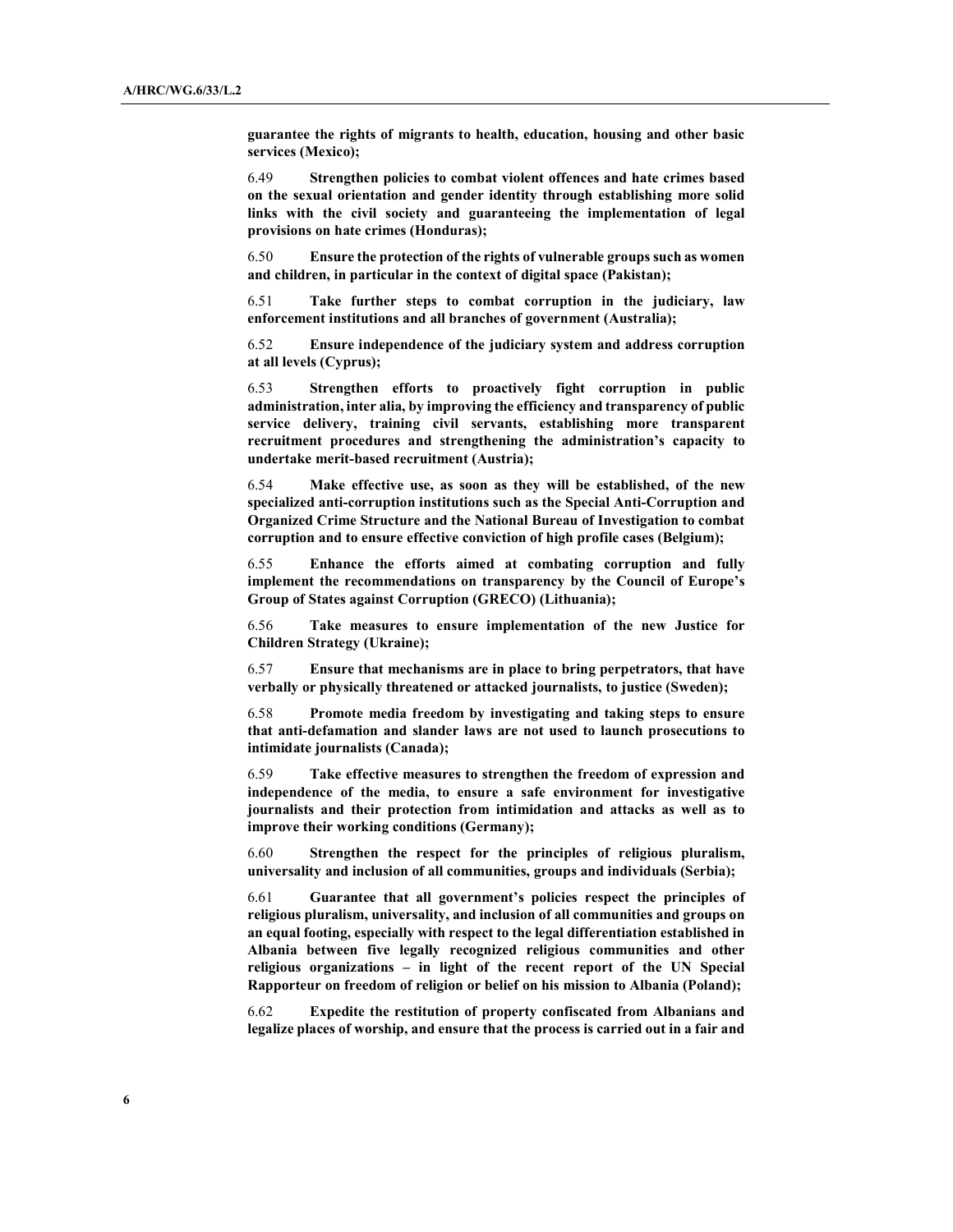transparent manner with the participation of all parties of concern (Syrian Arab Republic);

6.63 Accelerate the restitution of property and the legalization of places of worship and to ensure that this process is carried out in an equitable and transparent manner (Senegal);

6.64 Implement the OSCE/ODIHR recommendations for improving the conduct of elections in Albania (United Kingdom of Great Britain and Northern Ireland);

6.65 Continue addressing the issue of human trafficking as a matter of urgency and ensure adequate protection of trafficking victims and proactive investigation and successful prosecution of all cases of trafficking (Estonia);

6.66 Reinforce measures to protect victims of human trafficking and all forms of abuse with due regard to the situation of child and women victims (Croatia);

6.67 Intensify efforts to prevent and detect cases of human trafficking during border-surveillance operations, and give special attention to unaccompanied children (Syrian Arab Republic);

6.68 Intensify, in line with Sustainable Development Goal 16, efforts against sale and trafficking in children through comprehensive investigations and prosecutions of perpetrators with effective and dissuading sanctions (Honduras);

6.69 Intensify efforts to prevent and address trafficking in persons, particularly women and children (Indonesia);

6.70 Step up efforts to combat trafficking of human being, particularly women and girls (Iraq);

6.71 Step up efforts to prevent and detect cases of trafficking in human beings during border control, with particular attention to unaccompanied children (Ukraine);

6.72 Ensure effective dissuasive prosecution against all persons involved in trafficking in children (Senegal);

6.73 Continue increasing national actions in the fight against trafficking in persons, especially women and children, reinforcing measures to prevent, detect, and punish such offences (Bolivarian Republic of Venezuela);

6.74 Provide training to law enforcement officials in order to improve the identification of victims of trafficking and their protection (Israel);

6.75 Ensure that police officers are properly trained so that they can identify potential or actual victims of trafficking (Jordan);

6.76 Strengthen the capacities of first line officers, including border and immigration police, those working in centers for irregular migrants and asylum centers so as to improve the situation of victims of trafficking and their access to justice (Honduras);

6.77 Ensure that the State Police consistently identify and protect potential victims of trafficking in persons and sexual exploitation, and make sure that the crimes are investigated and that those found responsible are convicted and held to account (United Kingdom of Great Britain and Northern Ireland);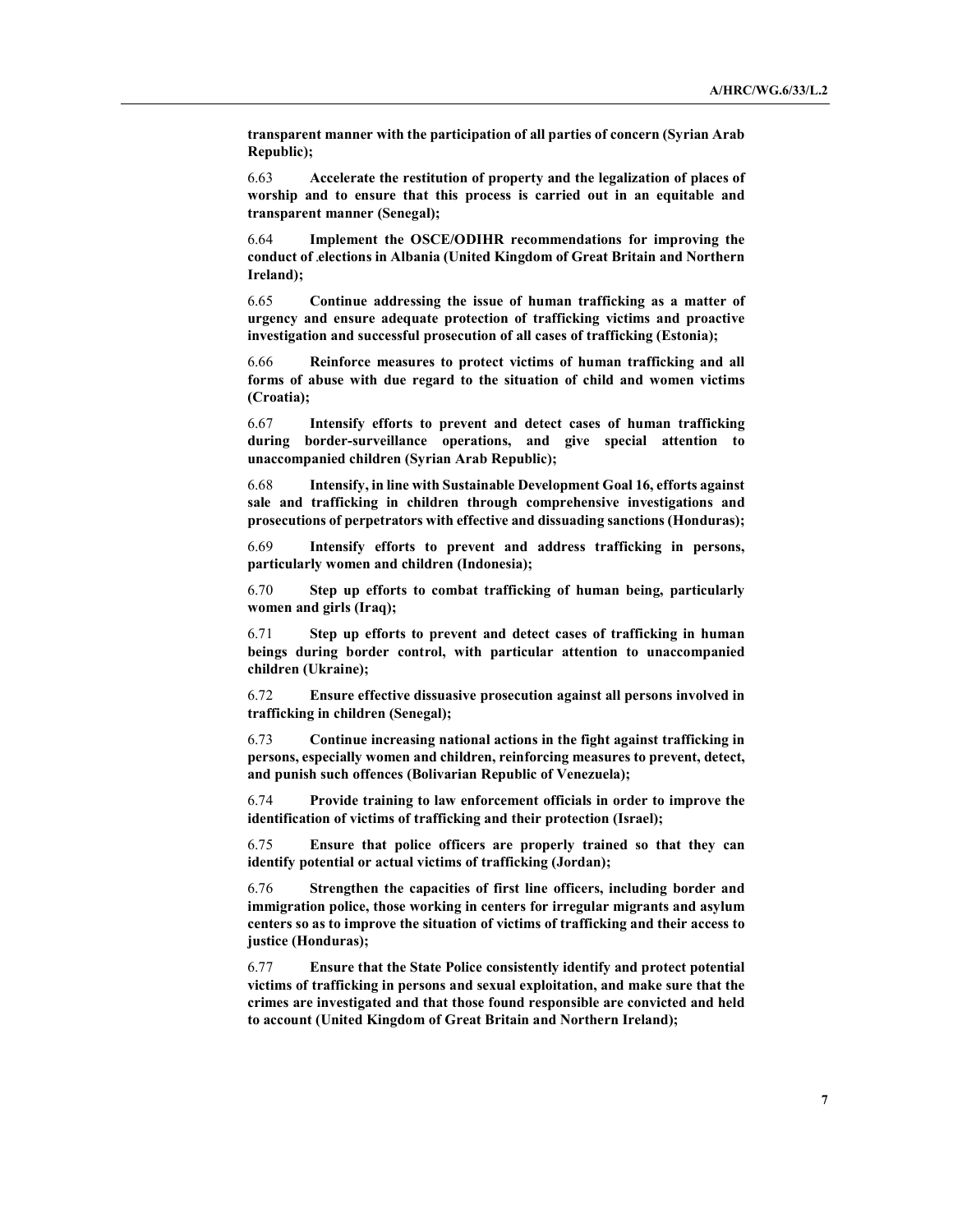6.78 Ensure that measures are taken against perpetrators of human trafficking and public employees involved in committing such crimes, as well as ensure that they are prosecuted and brought to justice (Syrian Arab Republic);

6.79 Vigorously investigate, prosecute, and convict traffickers—including complicit officials—under articles 110(a) and 128(b) of the law and increase the number of judges and district prosecutors trained on victim-centered approaches to trafficking in persons (United States of America);

6.80 Ensure effective investigation, prosecution and sentencing for all incidents of trafficking in human beings and ensure due accountability, including for state officials who are involved in crimes related to trafficking in human beings (Russian Federation);

6.81 Step up the fight against trafficking in women and girls, especially those related to tourism in coastal areas by conducting investigations, prosecutions and convictions of traffickers, including state officials complicit in this crime (Serbia);

6.82 Intensify efforts to foster multi-sectoral cooperation on programs to combat trafficking in persons (Philippines);

6.83 Provide support and protection to the family as a natural and fundamental unit of society (Egypt);

6.84 Further protect women's rights and raise the female employment rate (China);

6.85 Take measures to combat exploitation of women in the informal labour market and ensure adequate labour and social protection in the private sector (India);

6.86 Continue to promote economic and social development, further raise people's living standard, and lay a solid foundation for its people to enjoy all human rights (China);

6.87 Adopt a national strategy to tackle extreme poverty (Cyprus);

6.88 Continue to strengthen social policies to combat poverty and social inequality, by consolidating national programs to promote employment, education, food, health and social assistance for national minorities and other vulnerable groups of the population (Bolivarian Republic of Venezuela);

6.89 Reinvigorate efforts to support the promotion of access of individuals in need of social care and social inclusion (Qatar);

6.90 Further consolidate the entrenchment of property rights, notably by advancing the revision of property deeds, implementation of compensation scheme, and advancing the digitalization and mapping of property (Austria);

6.91 Take further measures to put an end to legal uncertainty and informality in the area of property rights, particularly in rural areas, by clarifying the criteria for obtaining property rights and remedying cases of unregistered properties (Canada);

6.92 Protect and strengthen the individual real estate property rights through adopting a balanced legislation that would provide for a fair settlement between the original owners, those who have received property titles within the process of legalization, and state interests (Germany);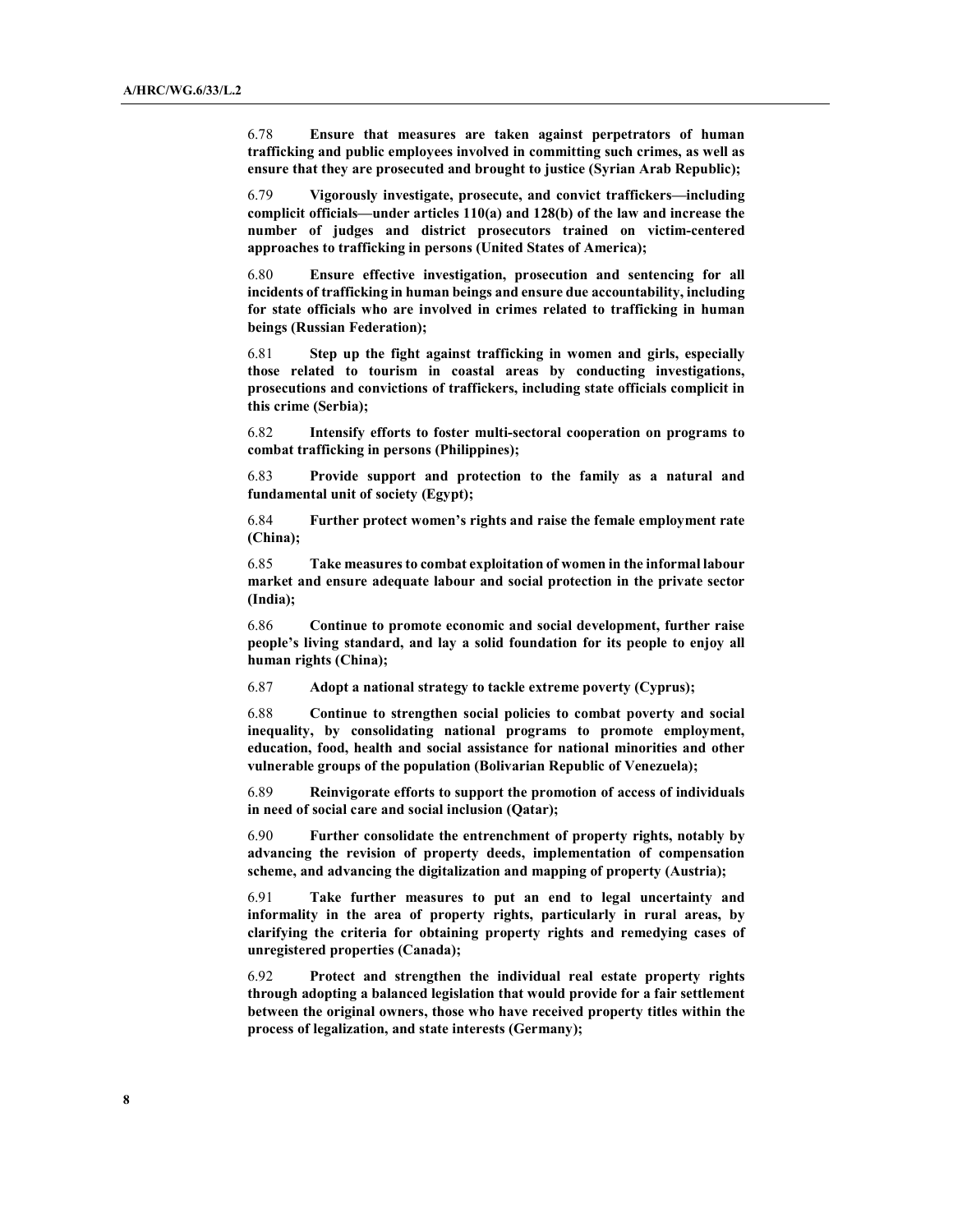6.93 Revise the 2015 legislation on Strategic Investments so that "public interest" is defined in a more restrictive manner which does not legitimize expropriation for commercial purposes (Greece);

6.94 Allow for the registration of property titles of the rightful landowners who are members of national minorities (Greece);

6.95 Step up efforts to regularize illegal housing, including by ensuring that any action taken in this area addresses the housing needs of the Roma and Egyptian communities (Ghana);

6.96 Continue the consolidation of legislation of the restitution and compensation of properties confiscated during the communist period (Romania);

6.97 Expand the sewage network and water treatment plants throughout the country, as well as improve the performance and connections of wastewater systems (Spain);

6.98 Adopt policies that ensure the right to health to the population without any discrimination (Uruguay);

6.99 Ensure access to health care for all of its population, including by addressing health personnel deficiencies in rural areas (Indonesia);

6.100 Intensify measures to guarantee access to health care, education and decent housing for people belonging to the Roma and Egyptian communities (Costa Rica);

6.101 Improve access to health services and prevention in public health, particularly with regard to access to care for persons belonging to minorities, young persons and women, HIV prevention and the development of sexual education (France);

6.102 Consider strengthening efforts to prevent mother-to-child transmission of HIV/AIDS through regular screening, early diagnosis and distribution of antiretroviral drugs (Ghana);

6.103 Make improvements in the health sector to address the concern raised by the Committee on the Elimination of Discrimination against Women concerning mother to child transmission of HIV (Malaysia);

6.104 Conduct awareness and prevention campaigns on HIV / AIDS, providing access to appropriate therapies for people living with this virus or disease (Uruguay);

6.105 Implement measures that effectively protect LGBTI persons against discrimination in access to medical care (Uruguay);

6.106 Increase and improve, through the Plan for the Assistance to Victims of Mines and Unexploded Ordnance, the policies related to their rehabilitation, health, availability of services in remote areas, and income generation (Argentina);

6.107 Continue the efforts to maintain the near-universal enrolment rate in basic education, and to foster enrolment in pre-primary education and nondiscrimination in education (Qatar);

6.108 Allocate sufficient financial resources for better social integration and protection of children in vulnerable situations in the education system (Algeria);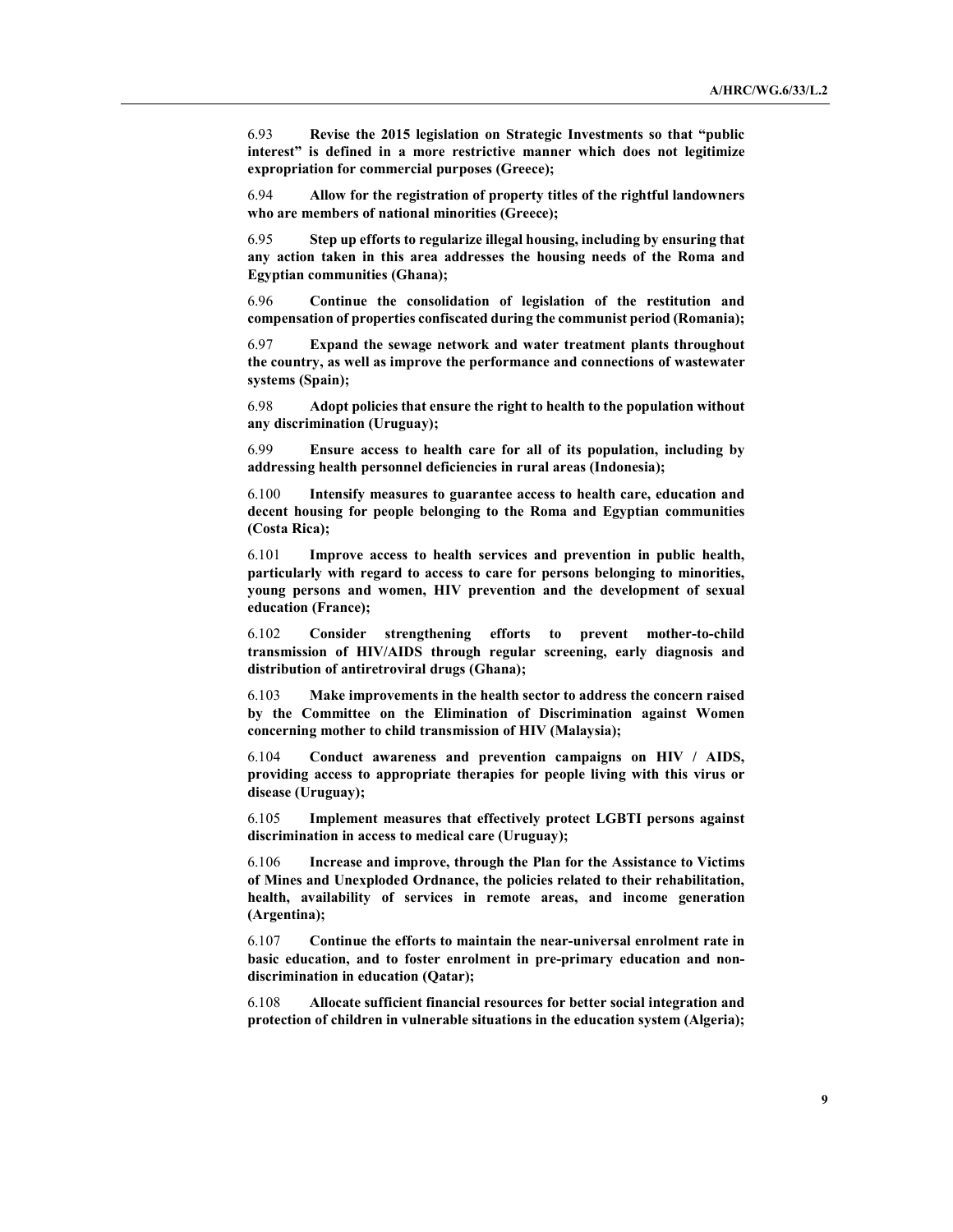6.109 Strive to facilitate access to compulsory and full-time education for all girls and boys, including members of minority groups, those with disabilities and those living in rural and remote areas, including, inter-alia, the improvement of school infrastructure, teacher trainings and human, technical and financial resources (Serbia);

6.110 Establish a national programme to support children living in poverty and their integration in the country's education system, aiming, inter alia, to reduce the number of children being out of school (Portugal);

6.111 Continue efforts to promote compulsory education and to reduce school drop-out, especially among children from minorities and children with disabilities (Slovenia);

6.112 Facilitate access to compulsory and mainstream education for all boys and girls, including those belonging to minority groups, those with disabilities and from the remote rural areas (Montenegro);

6.113 Continue its efforts to ensure equal access to education, including physical and mental, by children with disabilities and children of minority groups (Myanmar);

6.114 Guarantee full access to education to children with disabilities (Jordan);

6.115 Continue with successful measures in facilitating access to compulsory education for girls and boys, including those belonging to minority groups (Estonia);

6.116 Promote and ensure equal access to education for all children, particularly focusing on children of minority groups (Germany);

6.117 Promote and facilitate access to compulsory and mainstream education for all girls and boys, including those belonging to minority groups and those living in rural and remote areas (Pakistan);

6.118 Strengthen the protection of minorities' rights by enhancing and improving access to education in minority languages (Cyprus);

6.119 Apply the 20% threshold for the use of - and education in - the minority language to the smaller local communities instead of the enlarged, since 2014, Municipalities (Greece);

6.120 Develop programs in schools to eliminate harassment of LGTBI children and adolescents, and implement psychological support measures to reduce the dropout rates of LGTBI students (Chile);

6.121 Ensure that LGBTI individuals are protected from bullying and discrimination in the educational system (Israel);

6.122 Make as transparent as possible the implementation of the Government's program on the introduction of the module on religion in schools in order to preserve inter-religious understanding and social harmony, with full respect for the rights of ethnic and linguistic minorities (Serbia);

6.123 Continue the fight against inequalities between men and women, in particular by allocating the necessary resources to combat violence against women (Canada);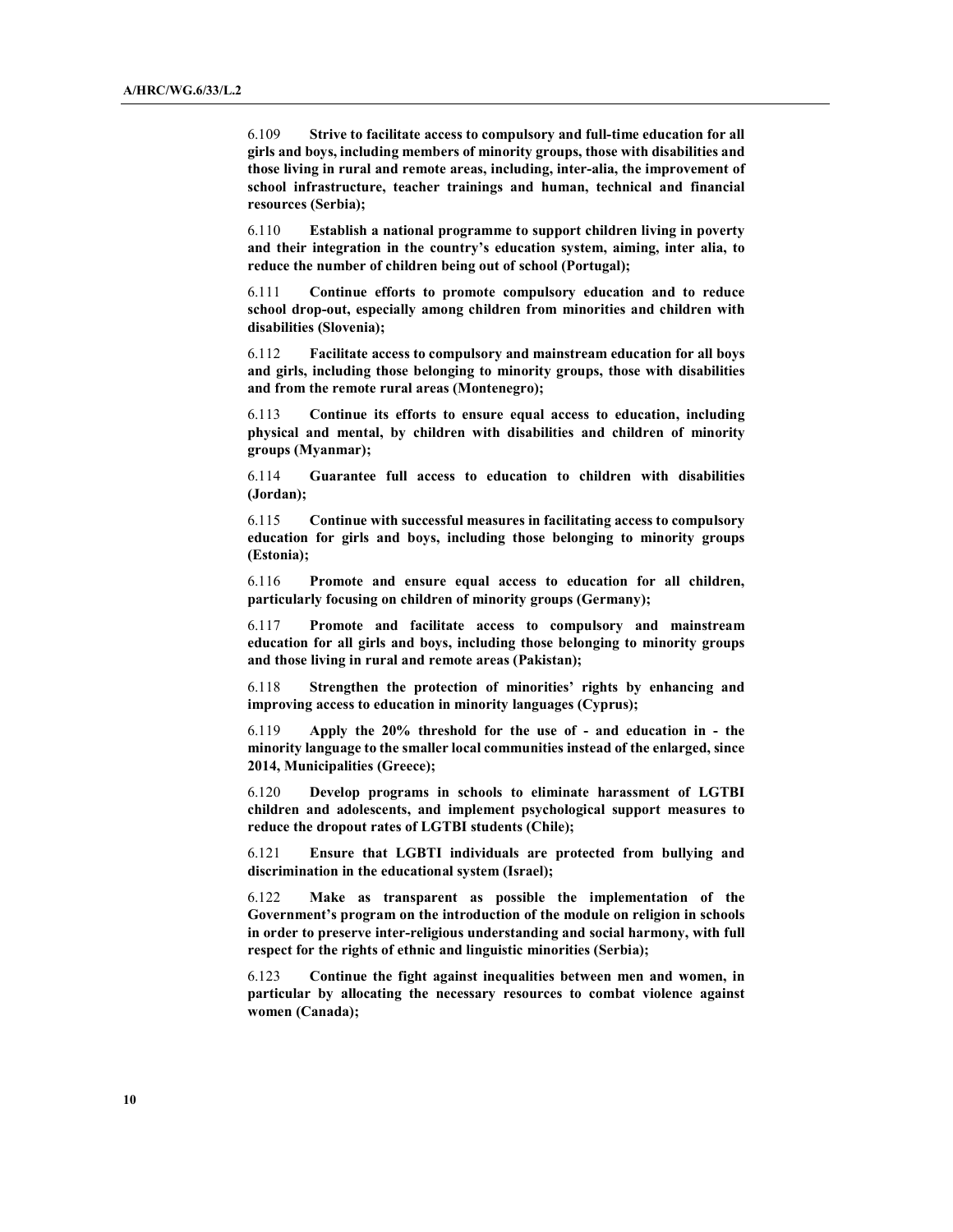6.124 Continue efforts to change the prevalent gender stereotypes, combat domestic violence and further promote participation of women in political and public life (Czechia);

6.125 Step up measures to reduce domestic and gender-based violence, including through awareness raising in Albanian society (Australia);

6.126 Improve institutional mechanisms for the protection of victims of domestic violence and fully implement, without further delay, the provisions of the national action plan on gender equality and domestic violence (Austria);

6.127 Strengthen efforts to implement legislation and national action plans on domestic violence and violence against women (Slovenia);

6.128 Ensure effective implementation of the recommendations of the Council of Europe Group of Experts on Action against Violence against Women and Domestic Violence (Belgium);

6.129 Continue its efforts to bring the national legal framework into compliance with the Istanbul Convention (Georgia);

6.130 Put into effect a follow-up plan for the implementation of the Istanbul Convention, specifically on prevention of domestic violence, rehabilitation of victims and engagement with perpetrators in line with Sustainable Development Goal 5 (Netherlands);

6.131 Strengthen measures to address the issue of domestic violence and ensure the full enforcement of the Law on Measures Against Violence in Family Relations (Indonesia);

6.132 Ensure the full implementation of the Law on Measures against Violence in Family Relations through the development of bylaws, allocation of sufficient funding and training of staff to ensure adequate support to victims of violence (Sweden);

6.133 Ensure the full implementation of the Civil Law "On Measures against Violence in Family Relations" prohibiting the use of mediation or conciliation in cases concerning domestic violence (Iceland);

6.134 Take further measures to combat domestic violence, including by fully implementing the existing legislation and by guaranteeing that women victims of violence can access legal aid and social services (Italy);

6.135 Continue endeavours aimed at combating domestic violence and ensure that all reports of domestic violence are thoroughly investigated and perpetrators are brought to justice (Lithuania);

6.136 Fight against domestic violence through preventive and punitive measures, identification and fighting against the obstacles in filing complaints by victims of violence and raising awareness of the population (France);

6.137 Implement fully the normative framework and policies aimed at preventing violence against women, particularly by addressing factors that prevent denunciations of cases of gender-based violence (Honduras);

6.138 Guarantee better protection for women and children, by putting in place mechanisms which provide early warning of signs of violence (Algeria);

6.139 Contribute financially to the free consultation line for girls and women victims of gender-based violence (Switzerland);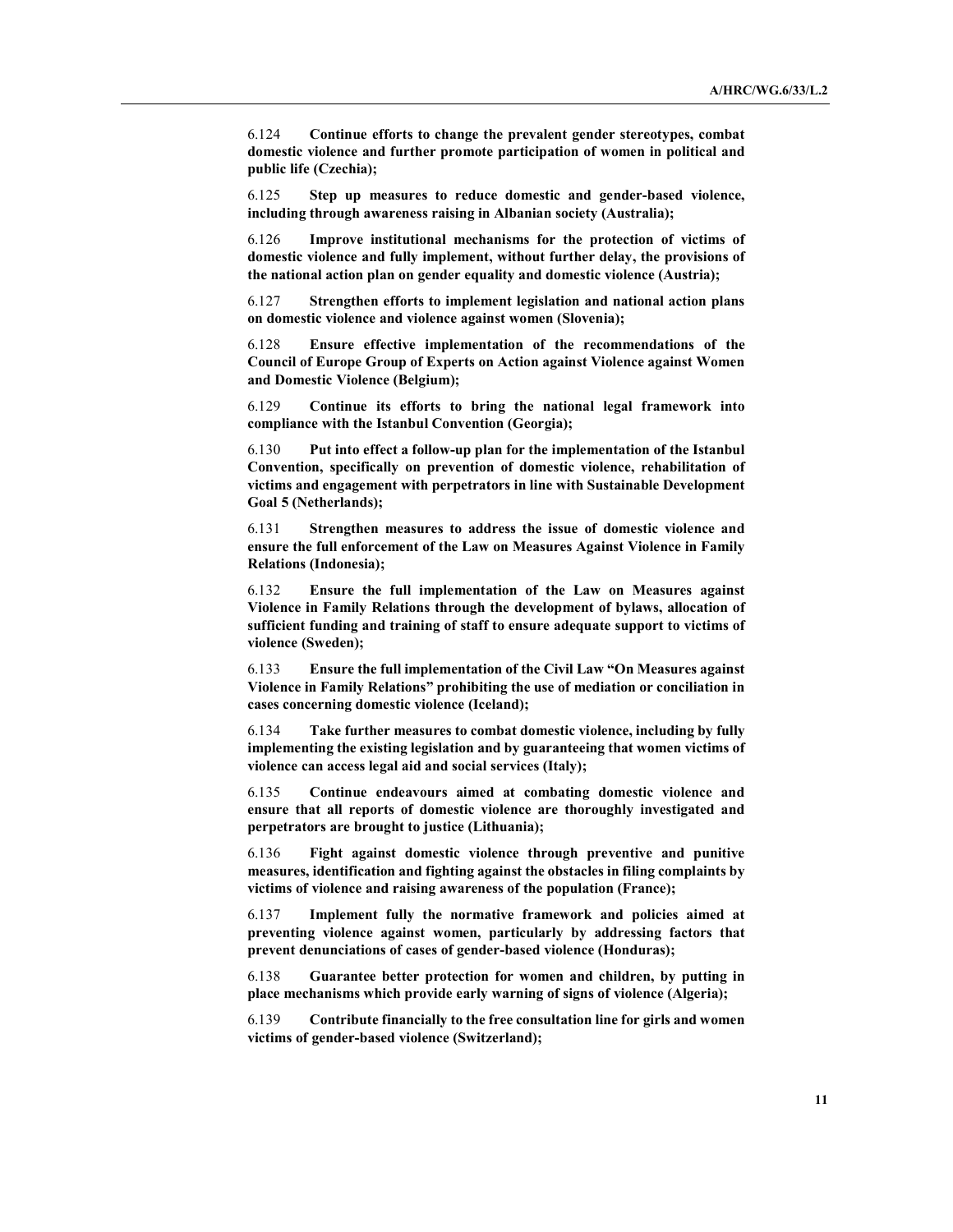6.140 Ensure that police are adequately trained and have skills to respond, investigate and properly manage cases of violence against women, as well as to seek orders of protection for victims (Iceland);

6.141 Step up efforts to provide its duty bearers with training on assisting victims of gender-based violence (Philippines);

6.142 Provide ongoing trainings for police, judges, health professionals, victim support services, and other professional institutions dealing with victims of gender based and domestic violence (Republic of Moldova);

6.143 Adopt the necessary legislative and administrative measures, including through training and sensitization of law enforcement officials, in order to prevent impunity of domestic violence, and properly provide assistance and support to victims (Brazil);

6.144 Provide continuing training to police, judges, health professionals, victim support services, and other professional institutions working with victims of violence against women and domestic violence (Iceland);

6.145 Provide adequate training for law enforcement agencies to respond, investigate, efficiently manage cases of gender-based violence including domestic violence (Maldives);

6.146 Train law enforcement officers to recognize the signs of domestic violence and to enforce the laws on rape and amendments to the law on domestic violence effectively, including in cases of spousal rape (United States of America);

6.147 Better protect victims of domestic violence, in particular women and children (Germany);

6.148 Continue providing adequate resources for prevention and rehabilitation services for victims of domestic violence (Malaysia);

6.149 Take further steps to enhance policies for protection and psycho-social support for vulnerable groups, particularly those facing domestic violence, sexual violence and victims of human trafficking (Myanmar);

6.150 Continue strengthening its referral mechanism to adequately and promptly assist victims of gender-based violence, in particular women and children (Philippines);

6.151 Ensure the effective implementation of the law on legal aid guarantees by the State, especially with regard to victims of domestic violence and sexual violence and ensure that victims are informed of their right to access legal aid (Republic of Moldova);

6.152 Implement preventive measures against the phenomenon of forced marriages, as well as effectively apply the sanctions established by law for cases of gender-based violence (Spain);

6.153 Increase the coordination between the institutions that provide prevention and rehabilitation services to victims of domestic violence, as well as ensure the resources for the operation of these institutions (Chile);

6.154 Increase the number of reception and orientation centers available to assist women victims of domestic violence, sexual violence and trafficking in human beings (Costa Rica);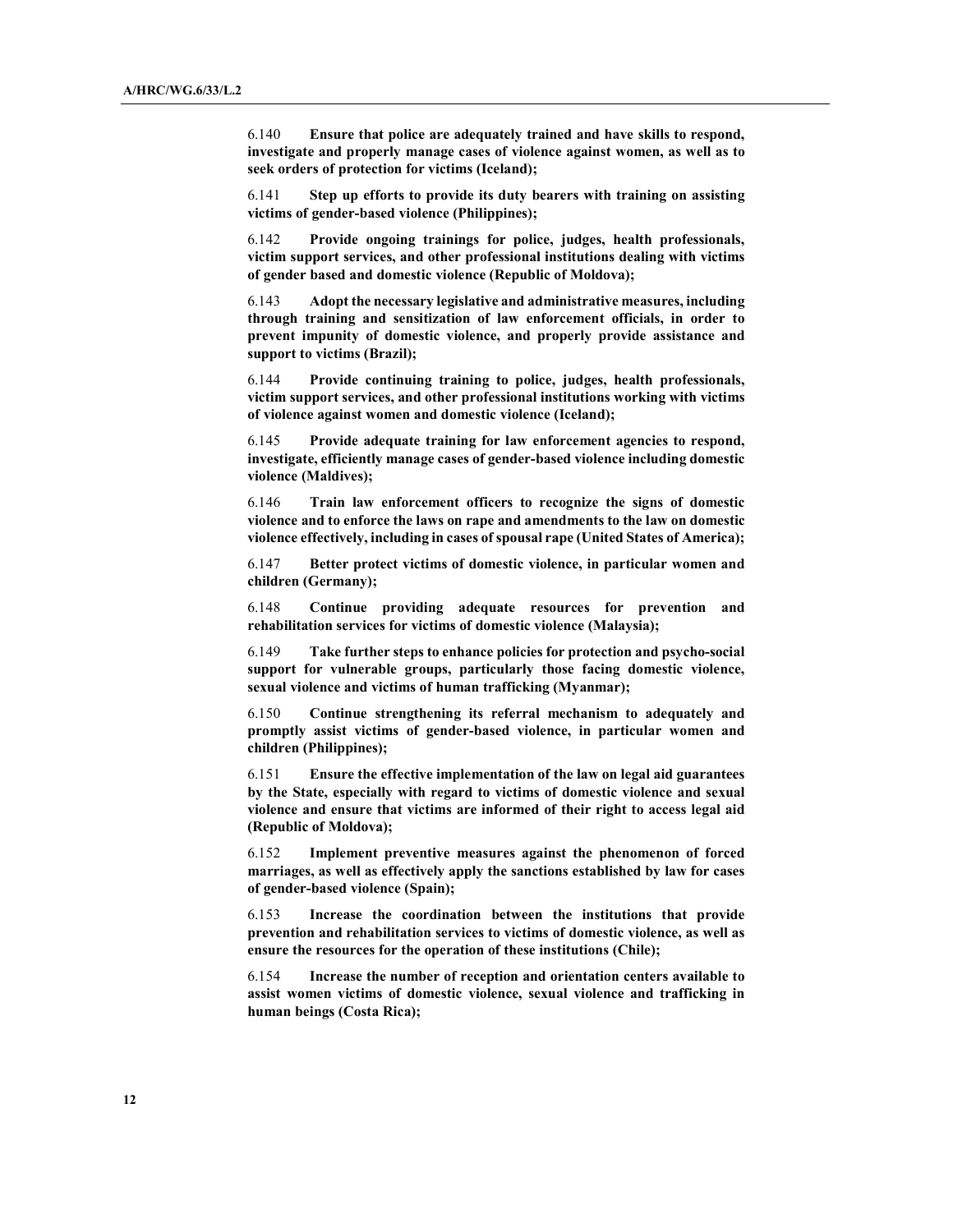6.155 Strengthen the support for victims of domestic violence, especially women and children, by increasing the number of shelter spaces in line with article 23 of the Istanbul Convention (Denmark);

6.156 Ensures that services to victims of violence against women and domestic violence are made available to the most marginalised communities, including women in rural areas, women with disabilities and women from ethnic minority groups (Singapore);

6.157 Continue to promote and protect the rights of the child (Brunei Darussalam);

6.158 Advance in the effective implementation of the National Agenda for the Rights of the Child 2017 - 2020, especially in respect to eliminating all forms of violence against children (Uruguay);

6.159 Allocate more resources to increase its share of funding for the National Agenda for Children's Rights to ensure more sustainable programmes to support the development and protection of its children (Singapore);

6.160 Increase funds so that newly established mechanisms, such as the Child Rights Protection and Promotion Section can function effectively (Malta);

6.161 Continue its efforts in order to accelerate the implementation of its legal and policy framework on child protection (Georgia);

6.162 Ensure the effective implementation of legal provisions on child protection (France);

6.163 Continue efforts towards the implementation of its legal and policy framework on child protection (Slovakia);

6.164 Ensure all mechanisms and state institutions mandated by Law no. 18/2017 to promote, protect and fulfil the rights of children, including the Office of the People's Advocate, are appropriately funded and adequately resourced (Ireland);

6.165 Continue the conduct of training and awareness-raising activities in the field of children's rights (Philippines);

6.166 Continue to implement policies to systematically and effectively combat violence against children (Chile);

6.167 Continue its awareness raising programmes and campaigns against violence in all environments and the promotion of good practices of family conflict resolution and positive parenting (Slovakia);

6.168 Prohibit corporal punishment at schools and public institutions (Cyprus);

6.169 Take effective measures to fight child poverty, child slavery, forced labour and sexual exploitation of children (Belgium);

6.170 Continue efforts in combatting child exploitation through a national action plan for the protection of children from economic exploitation including in street situation (Brunei Darussalam);

6.171 Update and strengthen the normative and institutional framework to protect all children from online risks (Maldives);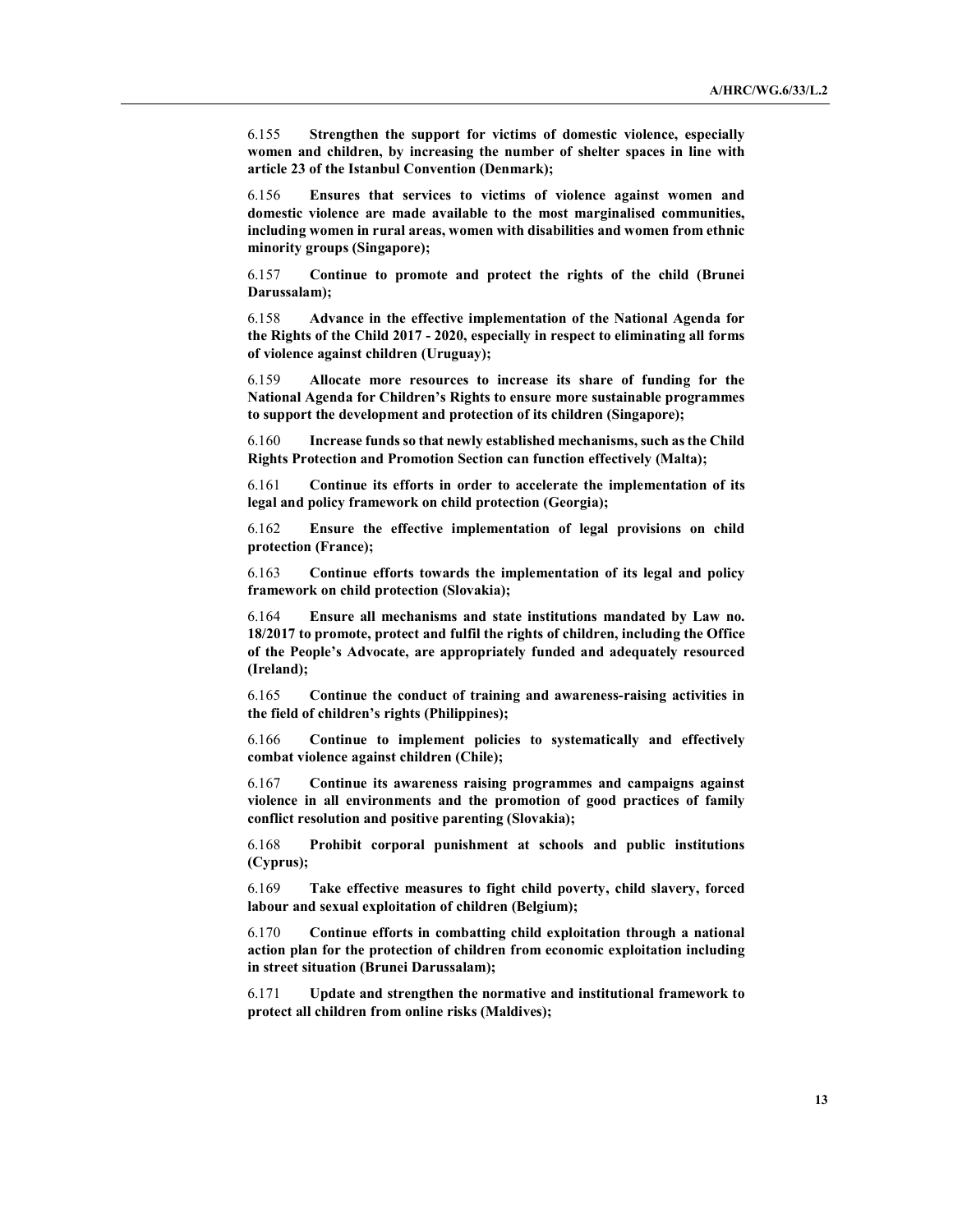6.172 Discontinue the practice of temporary placement of children in institutions and develop and implement a comprehensive deinstitutionalization strategy (Bulgaria);

6.173 Implement its plan for deinstitutionalization of children, and reunite them with their biological families or place them in a family-type setting, while ensuring that no child is left without protection (Switzerland);

6.174 Set a minimum legal age of marriage to 18 years (Cyprus);

6.175 Introduce legislative ban on early child marriages and hold accountable those violating such ban (Russian Federation);

6.176 Strengthen the efforts to prevent and combat child, early and forced marriage (Italy);

6.177 Strictly prohibit child marriage and criminalize violations of that prohibition and increase its efforts to raise awareness of child marriage (Slovakia);

6.178 Develop tailored policy responses on national level, especially in rural areas, aimed at protecting children from the phenomenon of blood feud (Croatia);

6.179 Continue to devote primary attention to guaranteeing the full enjoyment of the rights of children, including the right to access education, also for those involved in episodes of blood feud (Italy);

6.180 Continue Government's efforts to guarantee equal and nondiscriminatory treatment of individuals belonging to national minority groups (Egypt);

6.181 Continue efforts to strengthen the protection of minorities and combat discrimination, in particular through additional legislation to make the existing law on the protection of minorities effective and bring it in conformity with international human rights standards (Germany);

6.182 Take further measures to fully implement the Law on protection of national minorities in the Republic of Albania, to ensure that the rights of persons belonging to national minorities are protected, including their rights of self-identification, right to learn the mother tongue and right to use minority language (Bulgaria);

6.183 Strengthen its efforts so that the Law on the Protection of National Minorities can be effectively applied by adopting additional legal provisions (Switzerland);

6.184 Revise the Law on National Minorities and enact implementing legislation so that the right to self-identification is not curtailed by the use of civil registry data with regard to ethnicity (Greece);

6.185 Further improve the existing legal framework and policies for guaranteeing the national minorities a non-discriminatory treatment, by enhancing a broad consultation process with representatives of minorities and taking into account the recommendations contained in the 2014 resolution of the Committee of Ministers of the Council of Europe (Romania);

6.186 Ensure that the law on the 2020 census does not reintroduce a fine for self-identification statements not corresponding with civil registry data and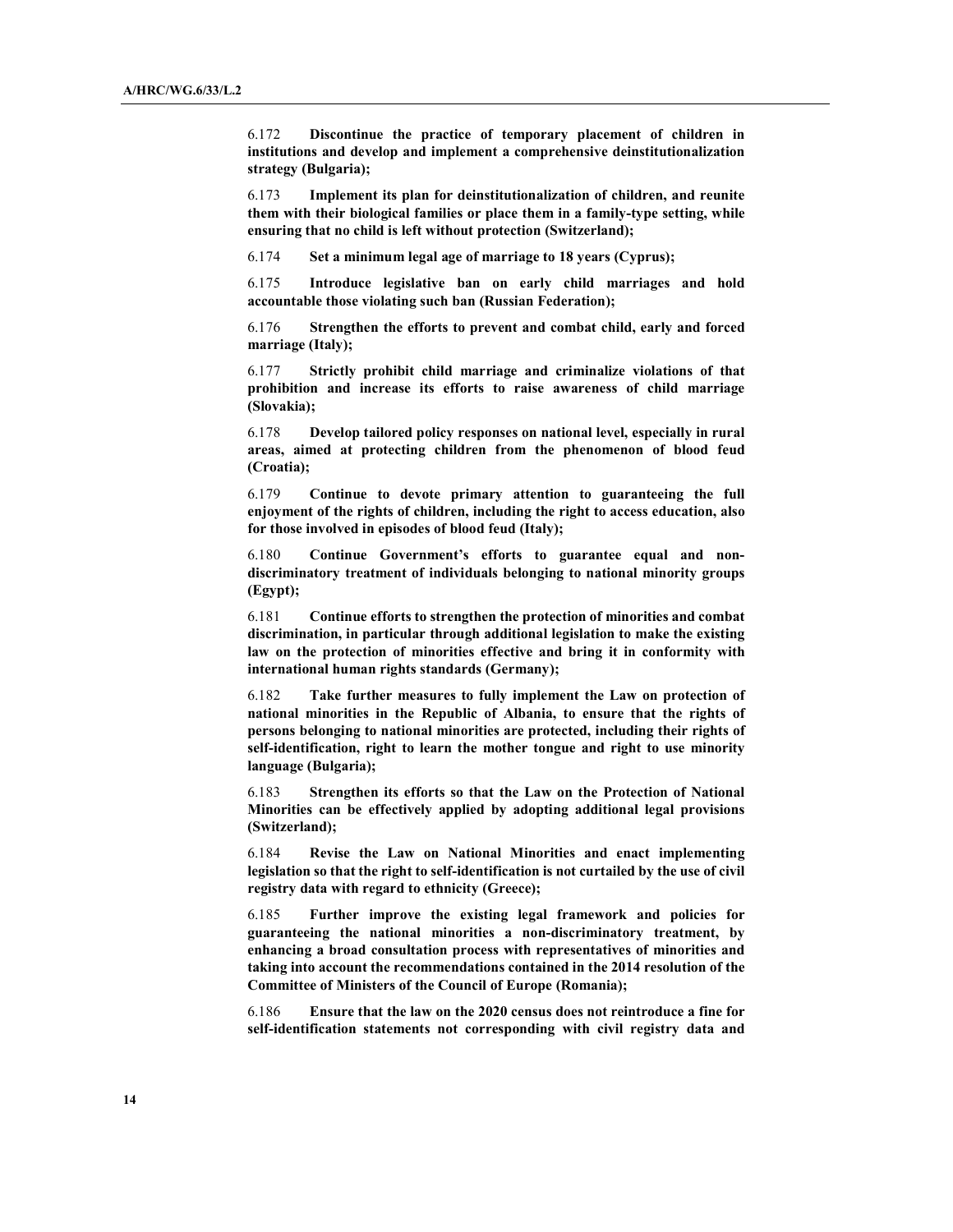address relevant concerns of Albania's minorities through information campaign (Greece);

6.187 Address institutional discrimination against Roma, and take measures to achieve equality regarding the access of Roma women, girls and infants to medical care (Syrian Arab Republic);

6.188 Consider implementing targeted measures to facilitate access to personal identity documents and employment to persons belonging to minorities, particularly the Roma and Balkan-Egyptian communities (Brazil);

6.189 Further promote and protect the rights of persons with disabilities in accordance with its obligations under the Convention on the Rights of Persons with Disabilities (Lithuania);

6.190 Continue efforts to improve the situation of persons with disabilities and ensure their full integration into society (Egypt);

6.191 Take further steps to provide accessibility, welfare services and social assistance to all persons with disabilities, especially children (Bulgaria);

6.192 Promote full implementation of the legislation regarding access of persons with disabilities to quality health, education and employment (Israel);

6.193 Ensure effective implementation of national legislation to address structural problems in providing social care services to people with disabilities and access to quality education and employment to persons with disabilities (India);

6.194 Guarantee the full implementation of the Action Plan on the Rights of Persons with Disabilities, thus ensuring the right to inclusive education for all children with disabilities (Italy);

6.195 Respect the rights of persons with mental health conditions and psychosocial disabilities in line with the Convention on the Rights of Persons with Disabilities, including by combating institutionalization, stigma, violence and overmedicalization, and by developing community-based and people-centred mental health services which promote inclusion in the community and respect their free and informed consent (Portugal);

6.196 Adopt additional measures to protect migrants and asylum-seekers (Iraq);

6.197 Deepen the measures to avoid statelessness, especially for groups in vulnerable situations, facilitating the process of naturalization for refugees and Roma (Argentina).

7. All conclusions and/or recommendations contained in the present report reflect the position of the submitting State(s) and/or the State under review. They should not be construed as endorsed by the Working Group as a whole.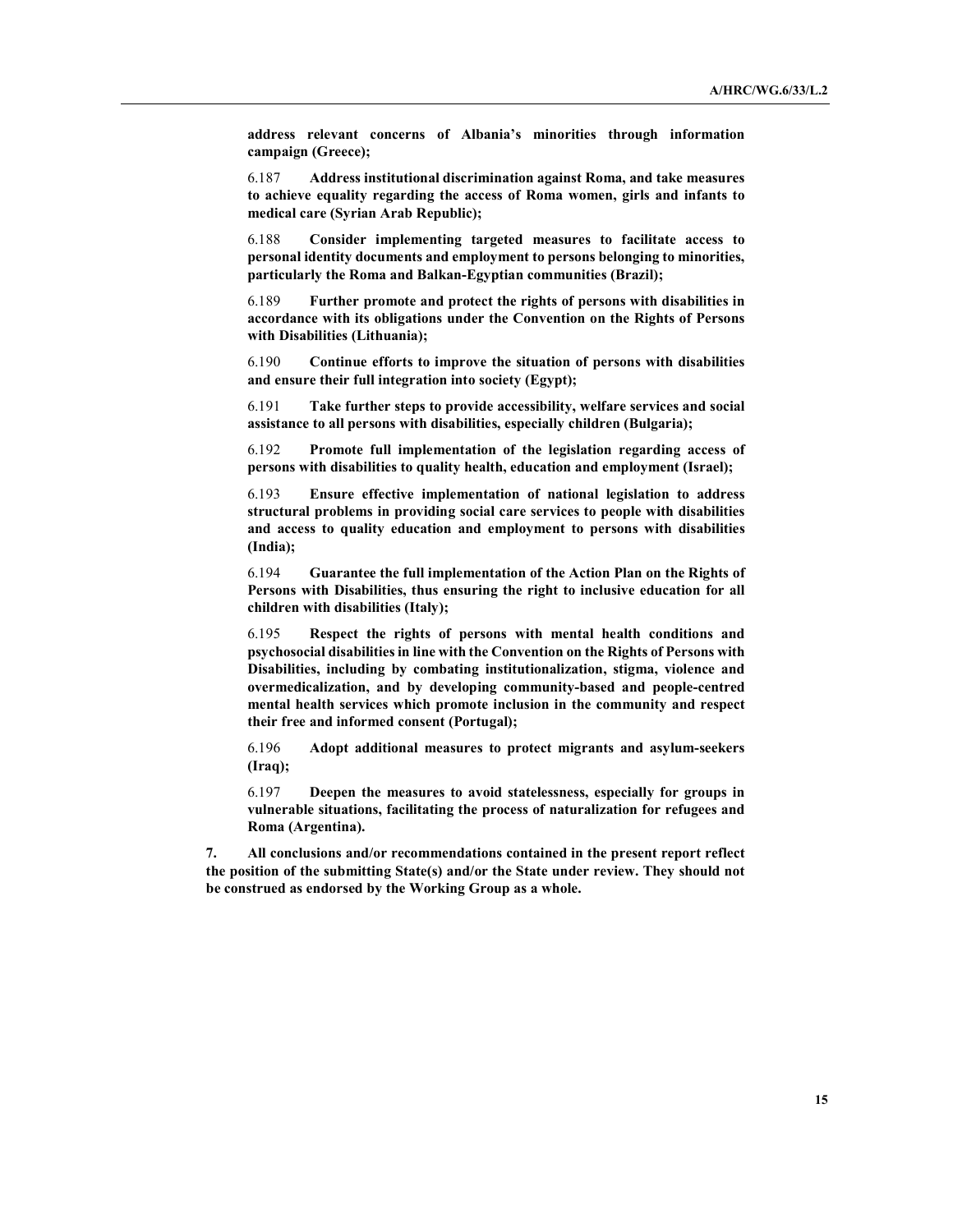## Annex

## Composition of the delegation

The delegation of Albania was headed by Mme. Artemis Dralo, Deputy Minister for Europe and Foreign Affairs, and composed of the following members:

- Mme. Ravesa Lleshi, Ambassadeur de l'Albanie auprès UNOG, Membre;
- Mme. Brunilda Peci (Minarolli), Ministère de l'Europe et des Affaires Etrangères, Direction des Organisations Internationales, Membre;
- M. Ilir Nezaj, Conseiller en charge des Droits de l'Homme près de la Mission de l'Albanie auprès UNOG, Membre;
- Mme Merita Xhafaj, DG, Direction générale des politiques et du développement de la santé et de la protection sociale, Ministère de la Santé et de la Protection sociale, Membre;
- Mme Mimoza Arbi, Directrice du service juridique, Parlement albanais, Membre;
- Mme Iva Seseri, Conseillère, juriste au Parlement albanais, Membre;
- M. Bekim Murati, DG, Agence de Soutien à la Gouvernance Locale, Ministère de l'Intérieur, Membre;
- M. Kujtim Luli, Bureau du Procureur général, Membre;
- Mme Alida Mici, Directrice, Direction de l'intégration, de la coordination, des accords et de l'assistance, Direction générale de la conformité réglementaire, de la santé et de la protection sociale, Ministère de la Santé et des Affaires Sociales, Membre;
- Mme Alma Tandili, Présidente de l'Agence Nationale pour les Droits et la Protection de l'Enfant, Membre;
- Mme Brunilda Dervishaj, Spécialiste, Secteur des politiques et stratégies pour l'inclusion sociale et l'égalité des genres, Direction des politiques et stratégies de développement pour la santé et la protection sociale, Ministère de la Santé et des Affaires Sociales, Membre;
- Mme Silvana Alimadhi, Responsable de la protection des mineurs et de la violence domestique, Direction générale de la police d'État, Membre;
- M. Lavdim Durbaku, Direction générale de la police d'État, Membre;
- Mme Dikensa Topi, Chef de secteur, Ministère de l'Education et des Sports Membre;
- Mme Flutura Agaj, Ministère de la Culture, Membre;
- Mme Jetmira Sula, Direction générale des prisons, Ministère de la Justice, Membre;
- M. Gramoz Sokolaj, DG, Agence de Soutien à la Gouvernance Locale, Ministère de l'Intérieur, Membre;
- Mme. Klodiana Kamberi, Commissaire à la protection contre la discrimination, Membre;